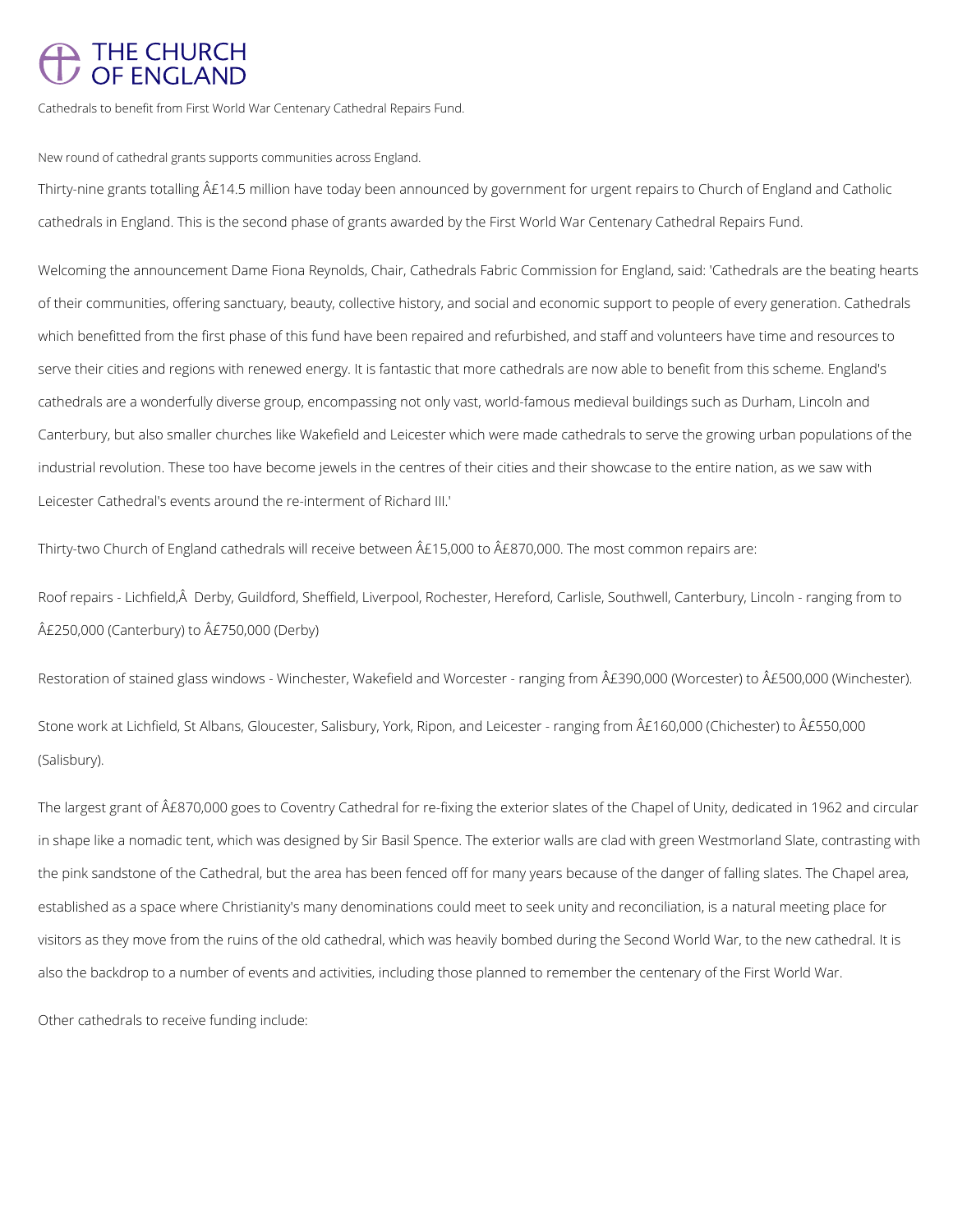Salisbury, whose grant will fund the final phase of the Cathedral's 30-year Major Repair Prog of the earliest parts of the 13th-century cathedral;

Gloucester, whose grant complements funding from the HLF for developing community and pre the nave roof, allowing high level stone repairs to take place. The cathedral's own stonemas

Wakefield, where completion of repairs to windows will be the final phase in the complete ref has doubled its visitor numbers since completing an Heritage Lotter Fund project in 2014.

Secretary of State for Culture, Media and Sport, Karen Bradley said: "Cathedrals are powerfu important not only for their architecture and heritage, but also for the vital role they play in World War Centenary Cathedral Repairs Fund will ensure that these wonderful cathedrals rem future generations."

The Church of England's cathedrals are estimated to contribute around  $\mathsf{A} \mathfrak{L} 220$  million to the n and tourism. They welcome more than 11 million visitors annually, employ more than 7,000 people and are support volunteers.

Sir Paul Ruddock, Chair of the Expert Panel of the First World War Centenary Cathedral Rep 'In 2014 the Chancellor announced the first  $\mathsf{A}\mathfrak{L}$ 20 million phase of the Fund, intended to get waterproof and weathertight, safe and open and in good shape for the commemorations of the playing such a key part. I and all those who love these great buildings were delighted when I the March 2016 budget. It will now run until 2018 and the works it will have supported betwe memorial to the First World War a century earlier'.

## ENDS

## Notes

Listen to the Dean of Durham say why the grant has partichue ae poignancy to the North EastÂ

Full list of recipients below:

First World War Centenary Cathedral Fabric Repairs Fund - Phase 2 1st Round 2016

CathedralProjectGRANT AWARDED

Bradford Heating system & asbestos removal  $\hat{A}$ £127,000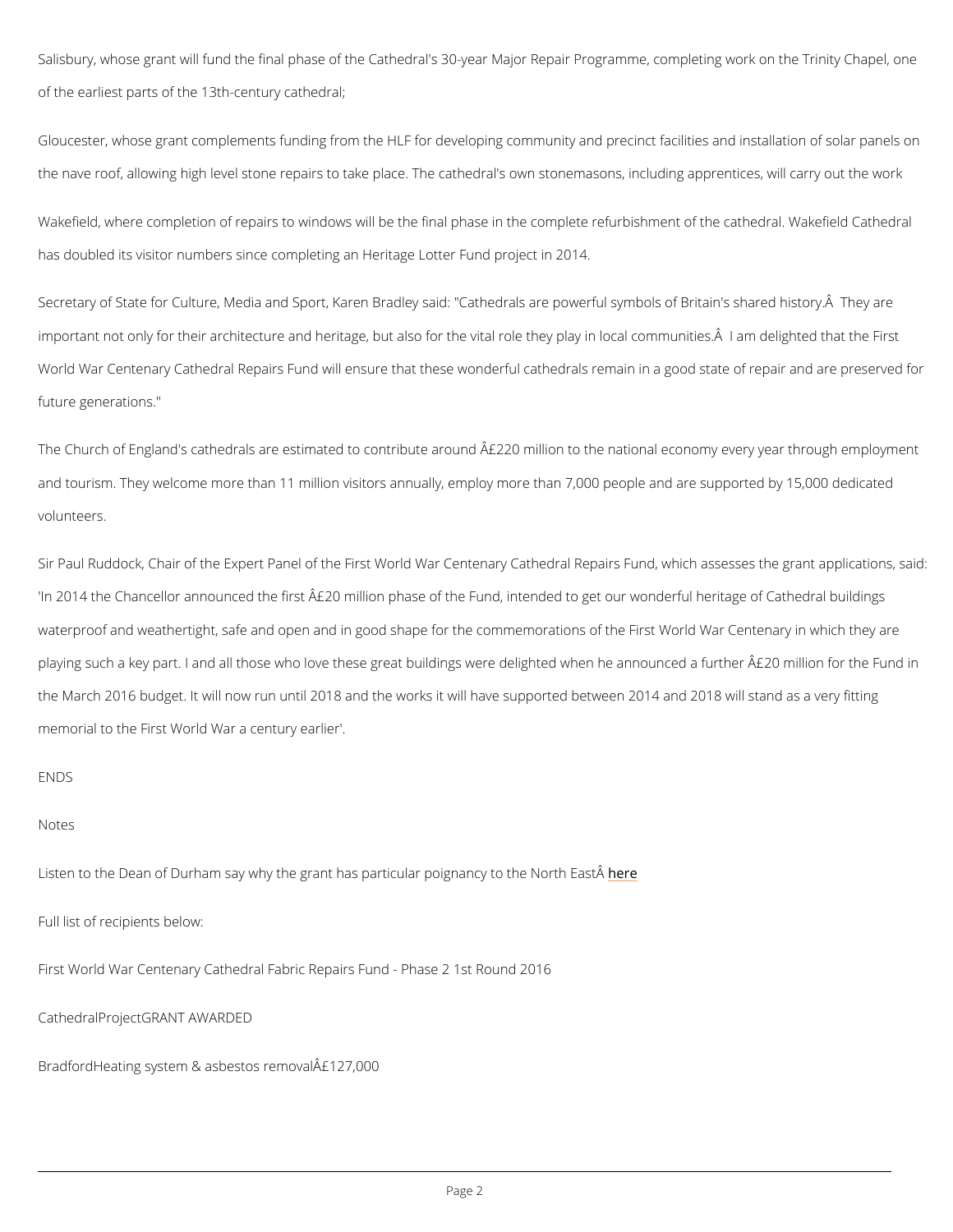CanterburyLibrary corridor roof£250,000 CarlisleNave and nave aisle roof£400,000 ChesterRepairs to flooring and emergency lighting£120,000 ChichesterCloister repairs£160,000 Clifton RCInternal repairs and infrastructure $\hat{A}E700,000$ CoventryChapel of Unity exterior slates£870,000 DerbyNave roof repair£750,000 DurhamBelfry repairs£599,000 ElyEmergency rewiring£150,000 ExeterNorth side drainage and west front apron investigations£170,000 GloucesterHigh level repairs£486,000 GuildfordQuire/presbytery roof, repointing, asbestos removal£499,000 HerefordNorth aisle roofs£420,000 LeicesterSouth face stonework£300,000 LichfieldChapter House stonework and roof£690,000 LincolnTriforium roof and north-west Transept£480,000

Liverpool Met RCRepairs to approaches and main entrance  $\hat{A}E369,000$ 

NewcastleCrypt and east end damp investigation£25,000

NorwichElectrical infrastructure£190,000

LiverpoolNave roof phase 2£460,000

Nottingham RCPhase 2 drainage£115,000

PeterboroughRepairs to four windows£15,000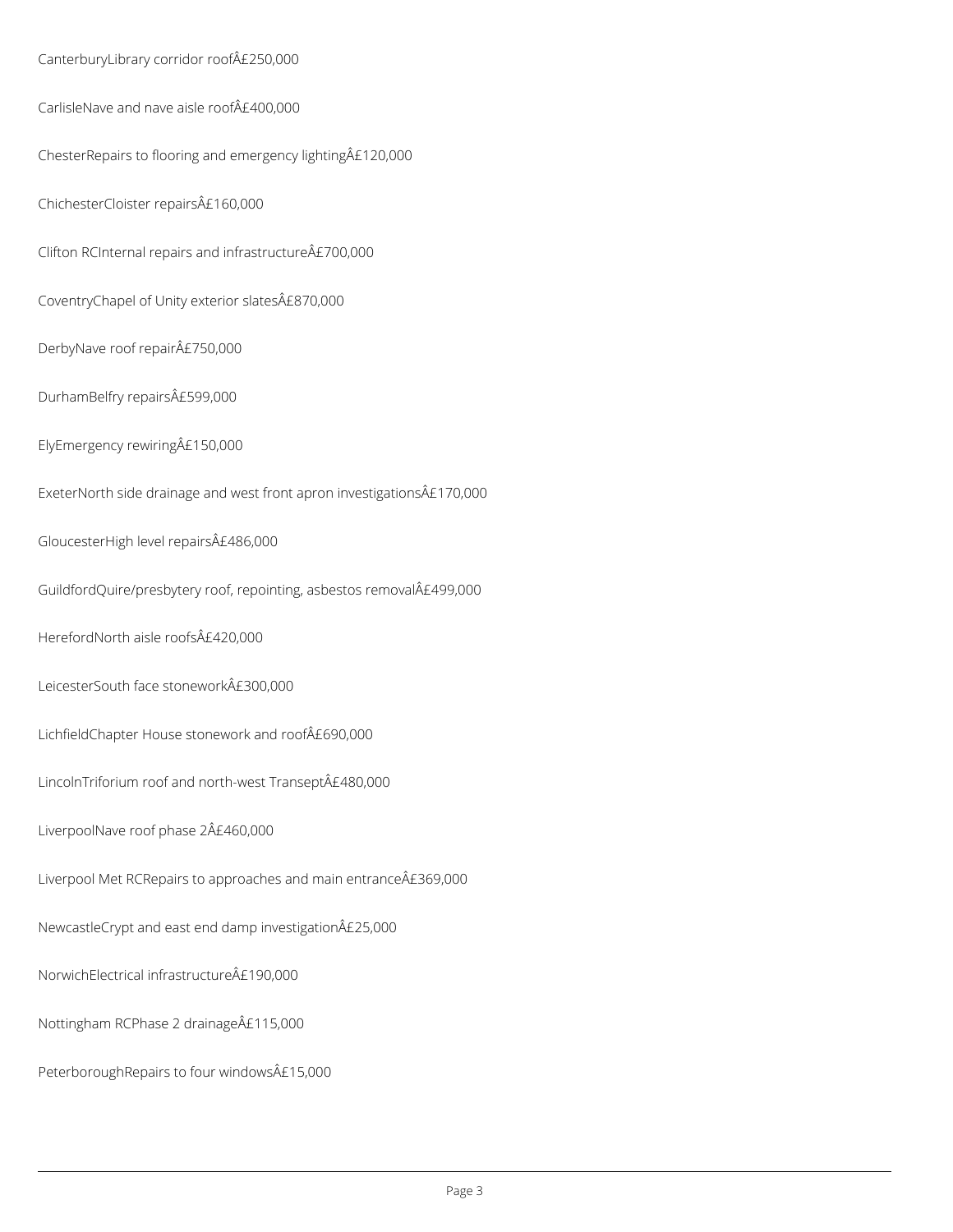Plymouth RCStonework and window repairs£644,000 PortsmouthNorth side windows and other works£240,000 RiponPresbytery stonework repairs£398,000 RochesterEastern roof repairs£460,000 Salford RCHigh level repairs and access£373,000 SalisburyTrinity Chapel stonework£500,000 SheffieldNave, south and north aisle roofs£480,000 Sheffield RCSpire repairs - phase 2£189,000 SouthwellSouth quire aisle roof£291,000 St AlbansExternal stonework£230,000 St PaulsStone Gallery repairs£200,000 WakefieldNave windows£456,000 Westminster RCOrgan chamber roofs£300,000 WinchesterRepair and conservation of major windows£500,000 WorcesterGreat West Window repairs£390,000 York MinsterQuire south side and Lady Chapel stone repairs£500,000 39 grantsTOTAL£14,496,000

Â

Statistics for Phase 2 1st Round

TOTAL to all cathedrals in this round -  $\hat{A}E14,496,000$ 

TOTAL successful applications - 39

TOTAL to Catholic Cathedrals - £2,690,000